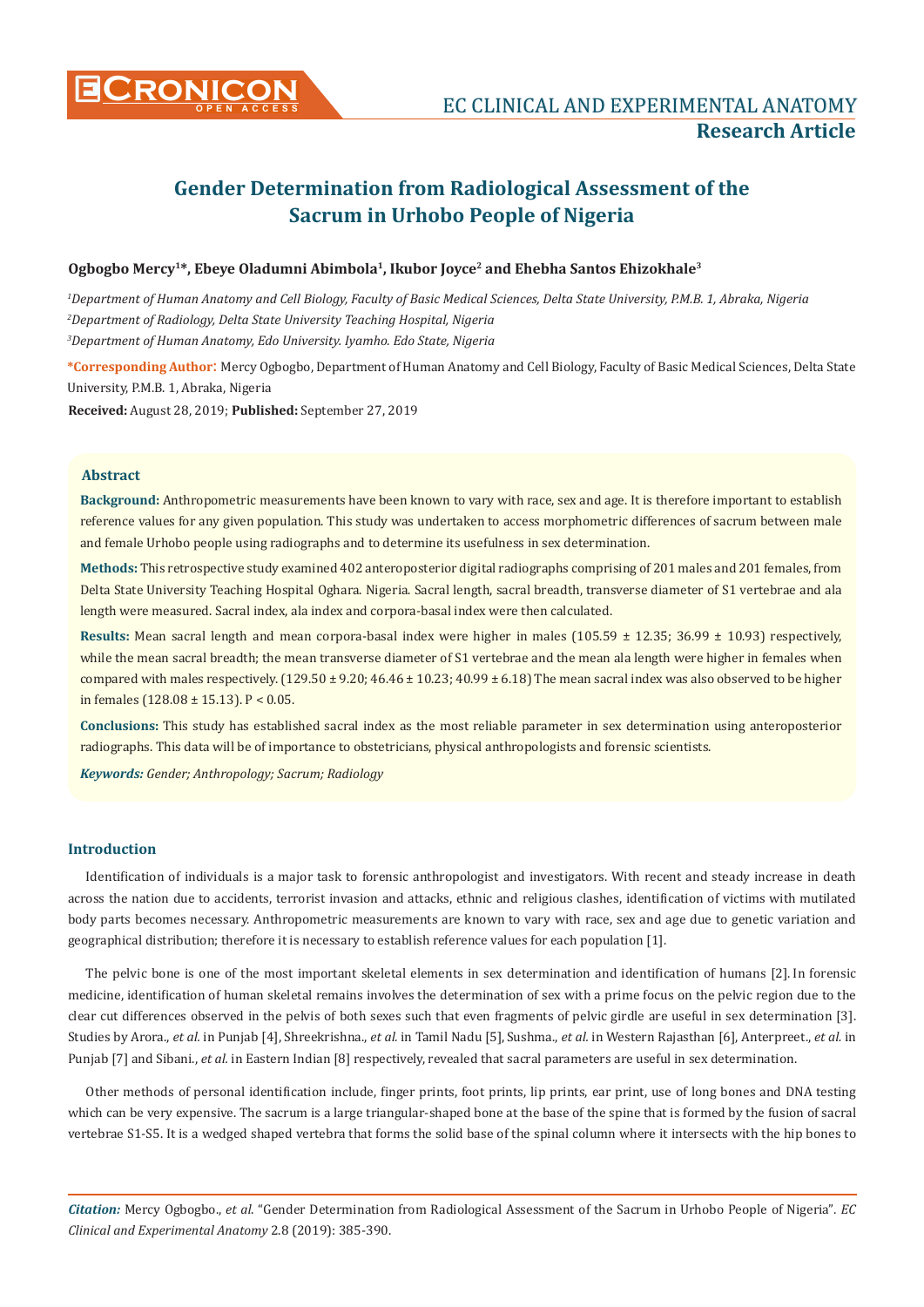form the pelvis [9]. The sacrum serves several important functions in the skeletal, muscular, nervous and female reproductive systems. Like many other bones in the body, the sacrum which itself is a part of the pelvis, can also be used to determine sex of skeletal remains [2]. Various parameters and indices are available through which sex can be determined using sacrum. These parameters and indices vary region wise [8]. This study was therefore undertaken to access morphometric differences of sacral parameters between male and female Urhobo people using radiographs and to determine its usefulness in sex determination.

# **Materials and Methods**

This retrospective study examined anteroposterior pelvic radiographs on PACS (VitaCR System) of male and female subjects (ages 20 - 60 years). Clear radiographs were evaluated using clear canvas workstation version 2.0 after rejecting radiographs showing any form of pathology, developmental anomaly and poor quality. The purposive sampling technique was used for this study. Araoye formula was used to determine sample size (10) and it comprised of four hundred and two (402) adult human pelvic radiographs which includes two hundred and one (201) males and two hundred and one (201) females from the radiology department, PACS (Picture Archiving Communication System) unit of Delta State University Teaching Hospital, Oghara. The following parameters were measured; sacral length, sacral breadth, transverse diameter of S1 vertebrae, ala length. Ala index, corpora-basal index and sacral index were afterwards calculated. Ethical approval was sought for and obtained from the Delta State University Teaching Hospital Oghara. Approval number: Health Research Ethics Committee/PAN/2018/003/0278. The data was analyzed using the Statistical Package for Social Sciences (SPSS) version 20.0. The t-test was used for comparing difference in mean value between male and female.

#### **Measurements**

**Maximum length of sacrum (Wilders mid-ventral straight length):** This measurement was taken along the mid-line of sacrum from middle of anterior superior margin of promontory to middle of anterior inferior margin of the last sacral vertebra in millimeters [8].

**Maximum breadth of sacrum:** It was measured by taking two points at the upper part of auricular surface anteriorly (or lateral most part of ala of sacrum), thus maximum breadth was measured on anterior aspect of sacrum [8].

**Transverse diameter of the body of S1 vertebrae (Maximum transverse diameter of sacral basis):** This was measured by taking the lateral most point on each side of the superior surface of the body of S1 vertebrae [6].

**Ala length (transverse width of the wing):** This was measured by taking one point on the lateral margin of the base (i.e. from the most lateral point on the superior surface of body of S1 vertebrae) to the most lateral border of the wing or ala of sacrum [7]. All measurements in this study were taken once by same researcher.



*Figure 1: Maximum length of sacrum.*

*Citation:* Mercy Ogbogbo., *et al*. "Gender Determination from Radiological Assessment of the Sacrum in Urhobo People of Nigeria"*. EC Clinical and Experimental Anatomy* 2.8 (2019): 385-390.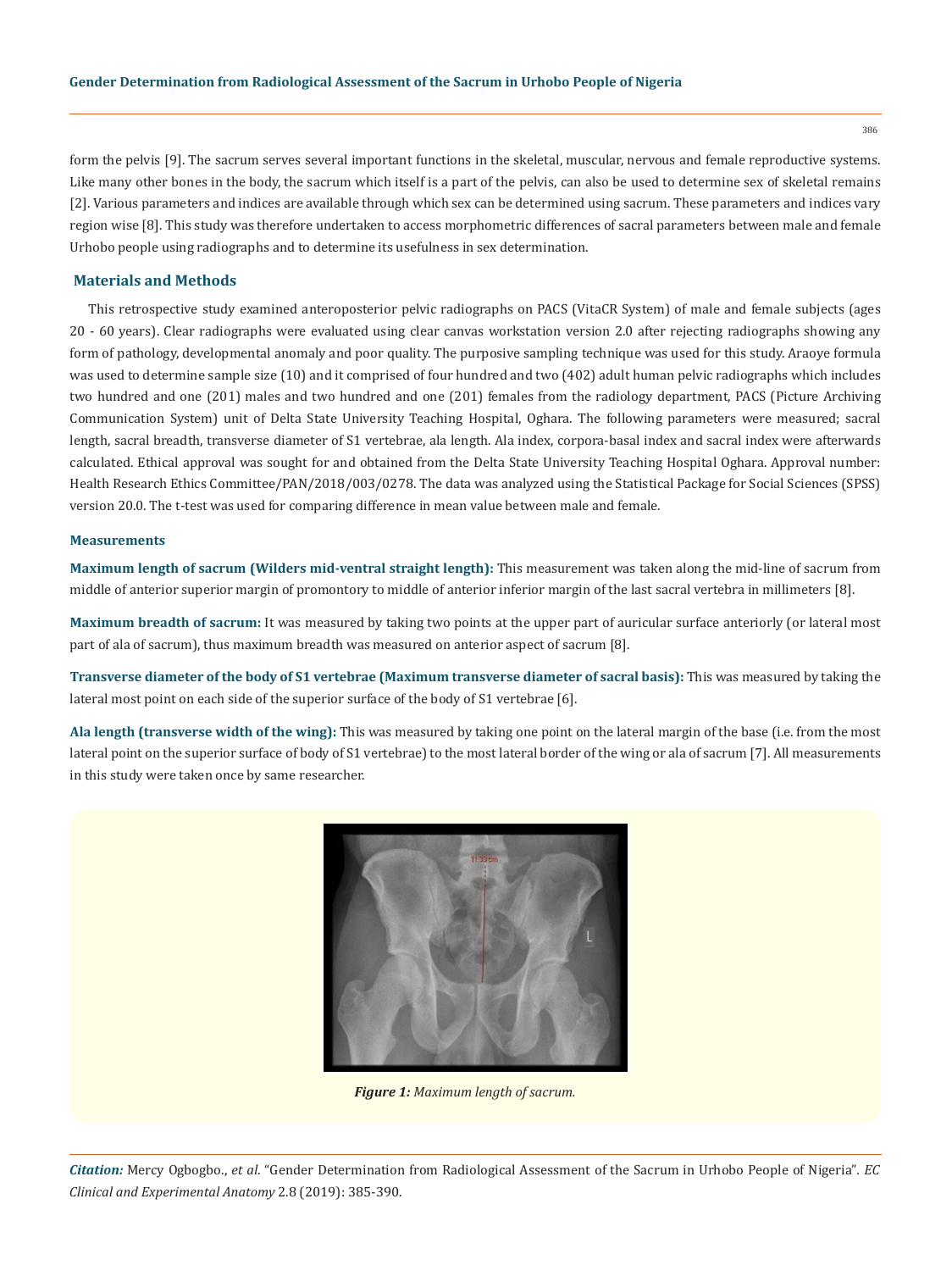

*Figure 2: Maximum breadth of sacrum.*



*Figure 3: Transverse diameter of S1 vertebrae.*



*Figure 4: Ala length.*

*Citation:* Mercy Ogbogbo., *et al*. "Gender Determination from Radiological Assessment of the Sacrum in Urhobo People of Nigeria"*. EC Clinical and Experimental Anatomy* 2.8 (2019): 385-390.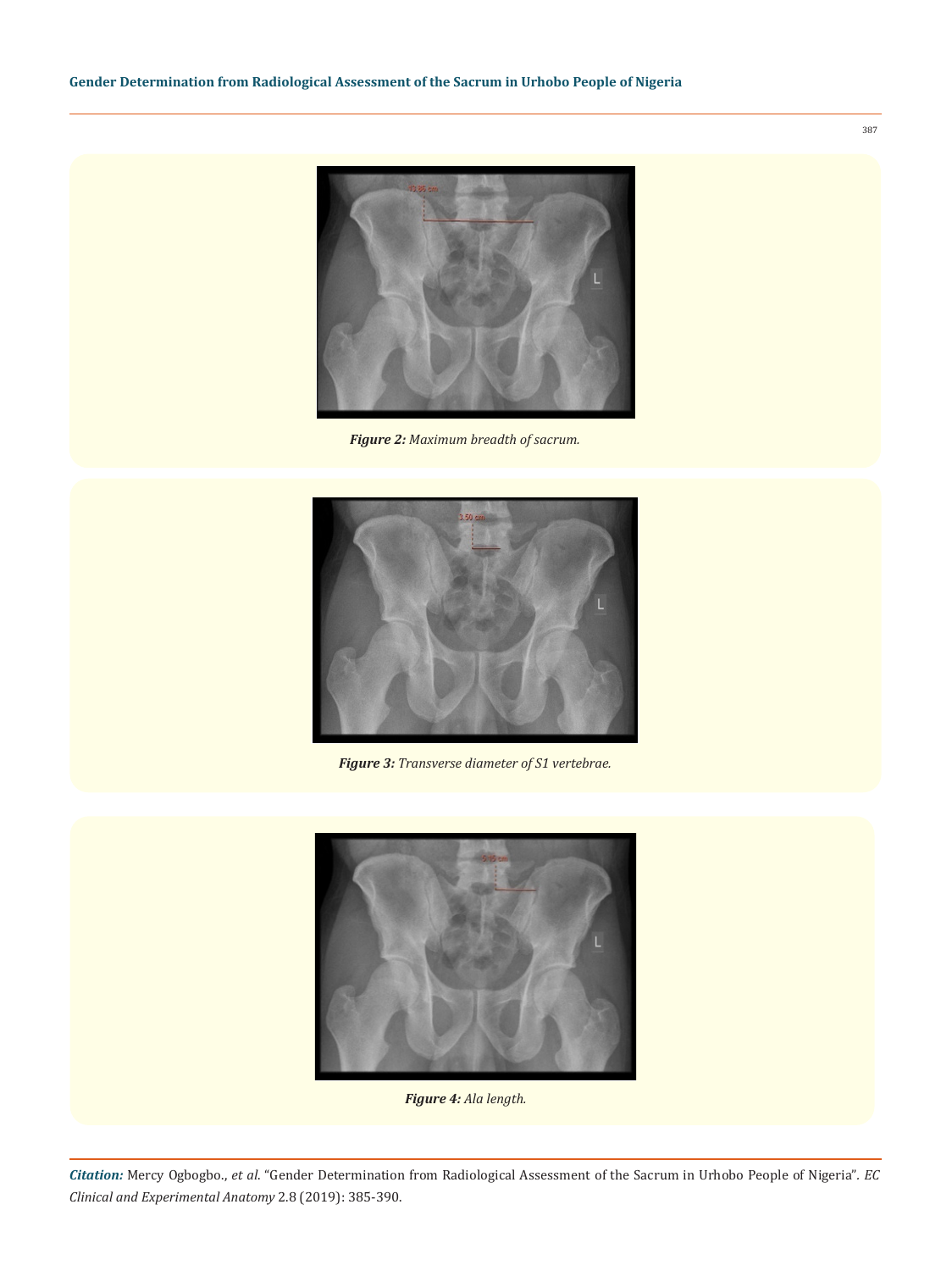| Ala Index:           | $\frac{Length of \, \text{ala}}{Transverse \, \text{diameter of} \, \text{body of} \, \text{S1} \, \text{vertex}} \times 100 \quad [7]$      |
|----------------------|----------------------------------------------------------------------------------------------------------------------------------------------|
| Corpora-basal Index: | $\frac{Transverse \, \text{diameter of} \, \text{body of} \, \text{S1} \, \text{vertex}}{Sacral \, \text{breadth}} \times 100 \quad [6, 11]$ |

**Sacral Index:**  $\frac{Sacral\ breadth}{S} \times 100$  [6] *Sacral lenght* ×

# **Result**

| <b>Male</b>                               |              |             |           |                            | <b>Female</b> |             |           |                            | P-value | 95% CI  |
|-------------------------------------------|--------------|-------------|-----------|----------------------------|---------------|-------------|-----------|----------------------------|---------|---------|
| <b>Parameters</b>                         | Range        | <b>Mean</b> | <b>SD</b> | <b>Std</b><br><b>Error</b> | Range         | <b>Mean</b> | <b>SD</b> | <b>Std</b><br><b>Error</b> |         |         |
| Sacral Length                             | 79.50-142.90 | 105.59      | 12.37     | 0.873                      | 72.70-132.40  | 102.21      | 12.50     | 0.882                      | 0.007   | 105.121 |
| Sacral Breadth                            | 89.80-158.90 | 124.44      | 12.65     | 0.892                      | 103.50-156.90 | 129.50      | 9.20      | 0.649                      | 0.001   | 128.079 |
| Transverse<br>diameter of S1<br>Vertebrae | 28.30-140.30 | 45.52       | 11.01     | 0.776                      | 26.40-71.10   | 46.46       | 10.23     | 0.722                      | 0.374   | 47.031  |
| Ala Length                                | 20.10-55.90  | 39.32       | 6.65      | 0.469                      | 38.32-167.50  | 93.15       | 27.11     | 0.436                      | 0.010   | 40.787  |
| Ala Index                                 | 40.52-180.57 | 91.45       | 27.68     | 1.952                      | 38.32-167.50  | 93.15       | 27.11     | 1.913                      | 0.534   | 94.981  |
| Corpora-basal<br>Index                    | 20.95-140.74 | 36.99       | 10.93     | 0.771                      | 22.41-53.53   | 35.79       | 7.52      | 0.530                      | 0.201   | 37.309  |
| Sacral Index                              | 78.76-169.18 | 119.26      | 15.74     | 1.111                      | 96.81-169.11  | 128.08      | 15.13     | 1.007                      | 0.001   | 125.246 |

*Table 1: Statistical values for all studied parameter.*

*N = 201 (for male and female respectively)*

*df = 200*

*p ≤ 0.05.*

Of the 402 radiographs examined, mean sacral length and mean corpora-basal index were higher in males (105.59  $\pm$  12.35; 36.99  $\pm$ 10.93) as shown in table 1 above, while the mean sacral breadth, the mean transverse diameter of S1 vertebrae and the mean ala length were higher in females when compared with males  $(129.50 \pm 9.20; 46.46 \pm 10.23; 40.99 \pm 6.18)$ . The mean sacral index was also observed to be higher in females (128.08  $\pm$  15.13). There was a significant difference between mean sacral length (P = 0.007), sacral breadth (P = 0.001), ala length  $(P = 0.01)$  and sacral index  $(P = 0.001)$  but no significant differences existed between mean transverse diameter of S1 vertebrae (P = 0.37), corpora-basal index (P = 0.20) and ala index (P = 0.53) between sexes.

# **Discussion**

Gender determination from skeleton is a vital component in forensic and archaeological settings. When skeletal materials are discovered, one of the prime features that an anthropologist seeks is to identify the individual's sex. Anthropologist has found human pelvis to be an important skeletal element in view of gender determination due to its clear cut difference with respect to gender.

In this study, sacral length and corpora-basal index was higher in males while sacral breadth, transverse diameter of S1 vertebrae, ala length, ala index and sacral index was lower in males. Also, there was statistical significance difference between male and female sacra length, sacral breadth, ala length and sacral index but no statistical significant difference existed between male and female transverse

*Citation:* Mercy Ogbogbo., *et al*. "Gender Determination from Radiological Assessment of the Sacrum in Urhobo People of Nigeria"*. EC Clinical and Experimental Anatomy* 2.8 (2019): 385-390.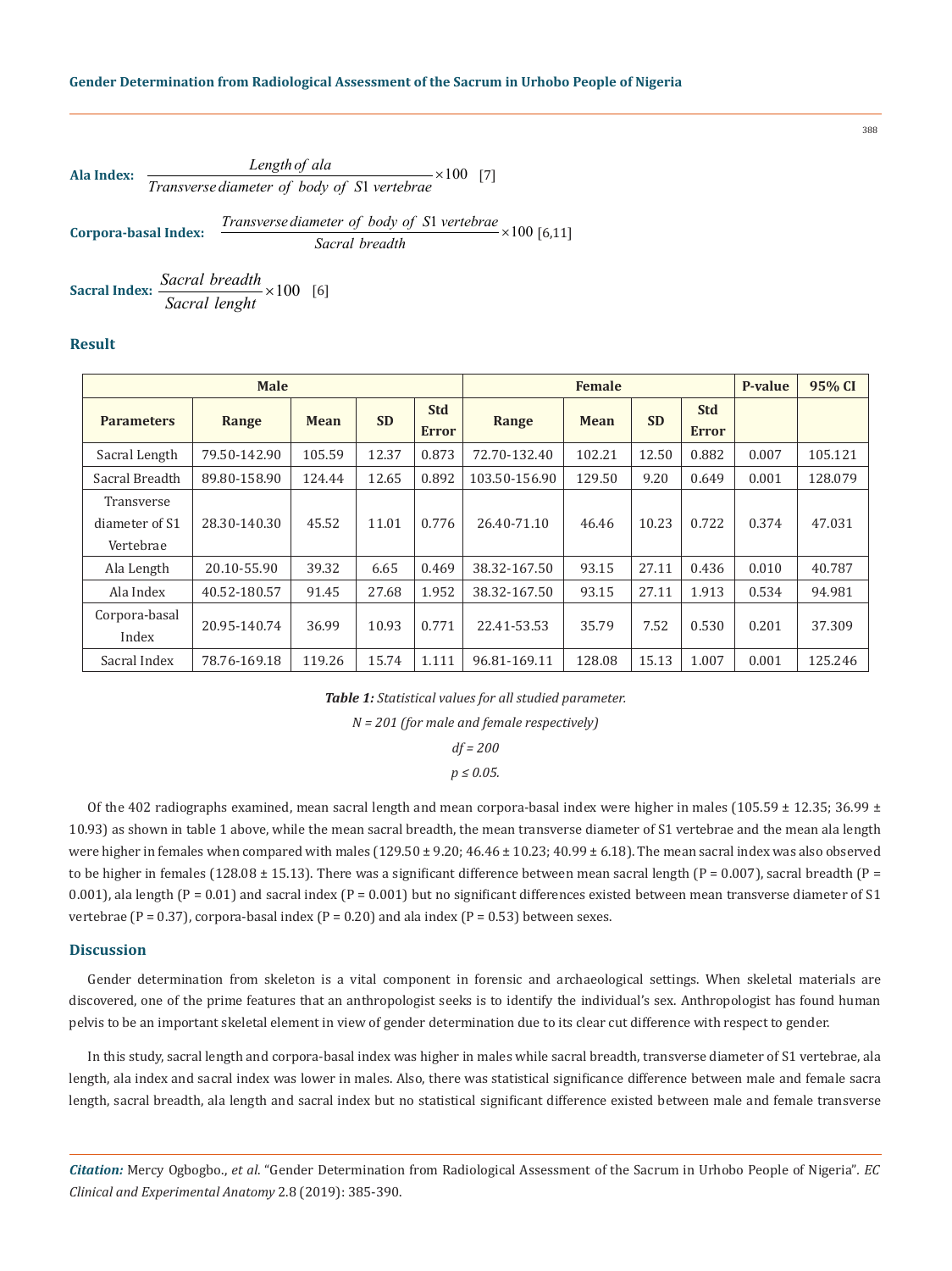diameter of S1 vertebrae, ala index and corpora-basal index. It is also evident from this study that among the indices, sacral index was the best parameter for gender determination following its statistical significant difference between males and females.

Sacral breath, transverse diameter of S1 vertebrae, ala length, ala index and sacral index were found to be higher in females in this study. This observation corresponds to those of Renuka., *et al.* [2], Arora., *et al.* [8], Poornima., *et al.* [9] (they found sacral breath to be higher in females), Kanika., *et al.* [11], Renuka., *et al.* [2], Davivong [12], Raju., *et al.* [13], Mishra., *et al.* [14] (all found transverse diameter of S1 vertebrae to be higher in females). Mishra., *et al.* [14] found ala length to be higher in female. Mishra., *et al.* [14] and Shreekrishna., *et al.* [15] found ala index to be higher in females. Shreekrishna., *et al.* [15], Mazumdar., *et al.* [6], Davivong [12], Mishra., *et al.* [14], Renuka., *et al.* [2], Raju., *et al.* [13], Kanika., *et al.* [11], Jyothinath., *et al.* [16] found sacral index to be higher in female. However, observations by Mazumdar., *et al.* [6], Davivong [12] and Renuka., *et al.* [2], do not correspond to our findings for sacral breath. Renuka., *et al.* [2] also observed ala length to be higher in males which contradicts our findings.

Sacral index and corporal basal index were found to be higher in males in this study. This finding agrees with studies of Mazumdar., *et al.* [6], Davivong [12], Mishra., *et al.* [14], Renuka., *et al.* [2], Sushma., *et al.* [17], meanwhile Shreekishna., *et al.* [15] and Raju [13] observed only corporal basal index to be higher in females. However, the finding of Poornima., *et al.* [9] contradicts our findings, they found sacral length to be higher in females.

Despite the agreement in our findings, we observed differences in our mean values when compared with those of other authors. This could be due to racial and regional variations. Hence the need for reference values for each population [1].

Since sacrum is a component of the pelvic girdle with functional differences between males and females, it becomes important for gender determination in the human skeletal system. This research has used a retrospective approach to study the sacrum using radiographs from Delta State Teaching Hospital, Oghara.

#### **Conclusion**

Gender determination is therefore possible from radiological assessment of the sacrum. Data from this study will be useful in forensic medicine, radiology and anthropology. It is therefore recommended that further study be carried out using adult dry human sacrum or other radiologic tool like computed tomography with age consideration.

# **Bibliography**

- 1. Roger N. "Churchill Livingstone Pocket Medical Dictionary". 14th edition, Churchill Livingstone, Edinburgh (1987): 18.
- 2. Renuka SA and Ambali MP. "Sexual Dimorphism in human sacrum in Mahershtra population". *Indian Journal of Clinical Anatomy and Physiology* 3.1 (2016): 91-96.
- 3. Moore KL., *et al.* "Clinically oriented anatomy (5<sup>th</sup> edition)". Philadelphia, PA. 2006 25(6) 660.
- 4. Standring S., *et al.* "Gray's Anatomy, the anatomical basis of Clinical practice". 40<sup>th</sup> Edition Chapter 42, Philadelphia, Elsevier (2008): 724.
- 5. Shailendra P., *et al*. "A study of sacral index and its interpretation in sex determination in Madhya Pradesh". *Journal of Indian Academy of Forensic Medicine* 36.2 (2014): 146.
- 6. Sibani M and Anaiman R. "Sexual dimorphism and regional difference in size of sacrum: A study in Eastern India". *Al Ameen Journal of Medical Sciences* 5.3 (2012): 298-307.
- 7. Patel MM., *et al*. "Sexing of sacrum by sacral index and Kimura's base wing index". *Journal of Indian Academy of Forensic Medicine* 27.1 (2005): 5-9.

*Citation:* Mercy Ogbogbo., *et al*. "Gender Determination from Radiological Assessment of the Sacrum in Urhobo People of Nigeria"*. EC Clinical and Experimental Anatomy* 2.8 (2019): 385-390.